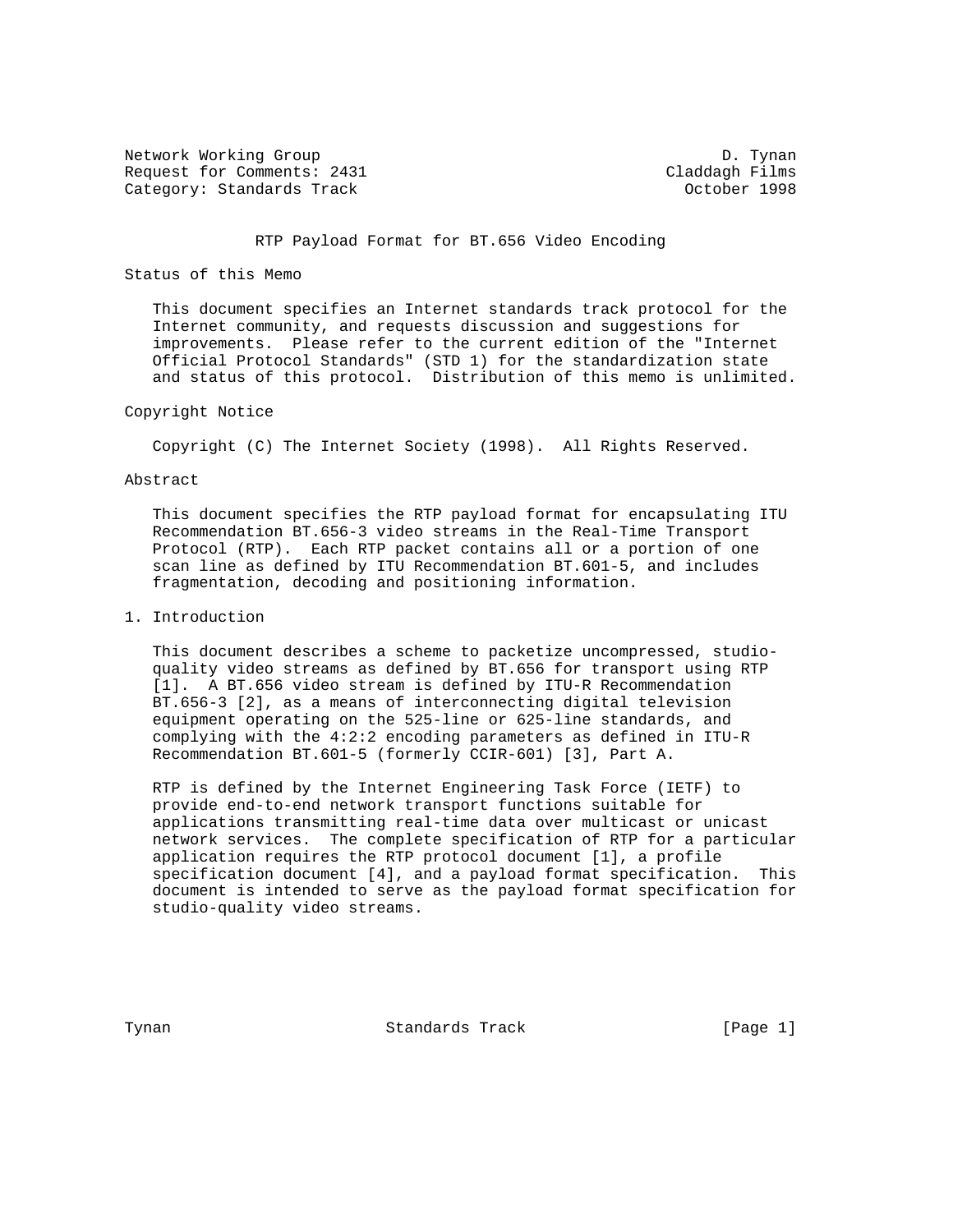The key words "MUST", "MUST NOT", "REQUIRED", "SHALL", "SHALL NOT", "SHOULD", "SHOULD NOT", "RECOMMENDED", "MAY", and "OPTIONAL" in this document are to be interpreted as described in RFC 2119 [5].

# 2. Definitions

For the purposes of this document, the following definitions apply:

 Y: An 8-bit or 10-bit coded "luminance" sample. Luminance in this context refers to the BT.601-5 [3] definition which is not the same as a true CIE luminance value. The value of "luminance" refers specifically to video luma. However, in order to avoid confusion with the BT.656 and BT.601 standards, the video luma value is referenced in this document as luminance. Each value has 220 quantization levels with the black level corresponding to level 16 and the peak white level corresponding to 235.

 Cb, Cr: An 8-bit or 10-bit coded color-difference sample (as per BT.601-5). Each color-difference value has 225 quantization levels in the centre part of the quantization scale with a color-difference of zero having an encoded value of 128.

 True Black: BT.601-5 defines a true black level as the quad-sample sequence 0x80, 0x10, 0x80, 0x10, representing color-difference values of 128 (0x80) and a luminance value of 16 (0x10).

 SAV, EAV: Video timing reference codes which appear at the start and end of a BT.656 scan line.

### 3. Payload Design

 ITU Recommendation BT.656-3 defines a schema for the digital interconnection of television video signals in conjunction with BT.601-5 which defines the digital representation of the original analog signal. While BT.601-5 refers to images with or without color subsampling, the interconnection standard (BT.656-3) specifically requires 4:2:2 subsampling. This specification also requires 4:2:2 subsampling such that the luminance stream occupies twice the bandwidth of each of the two color-difference streams. For normal 4:3 aspect ratio images, this results in 720 luminance samples per scan line, and 360 samples of each of the two chrominance channels. The total number of samples per scan line in this case is 1440. While this payload format specification can accomodate various image sizes and frame rates, only those in accordance with BT.601-5 are currently supported.

Tynan **Standards Track** [Page 2]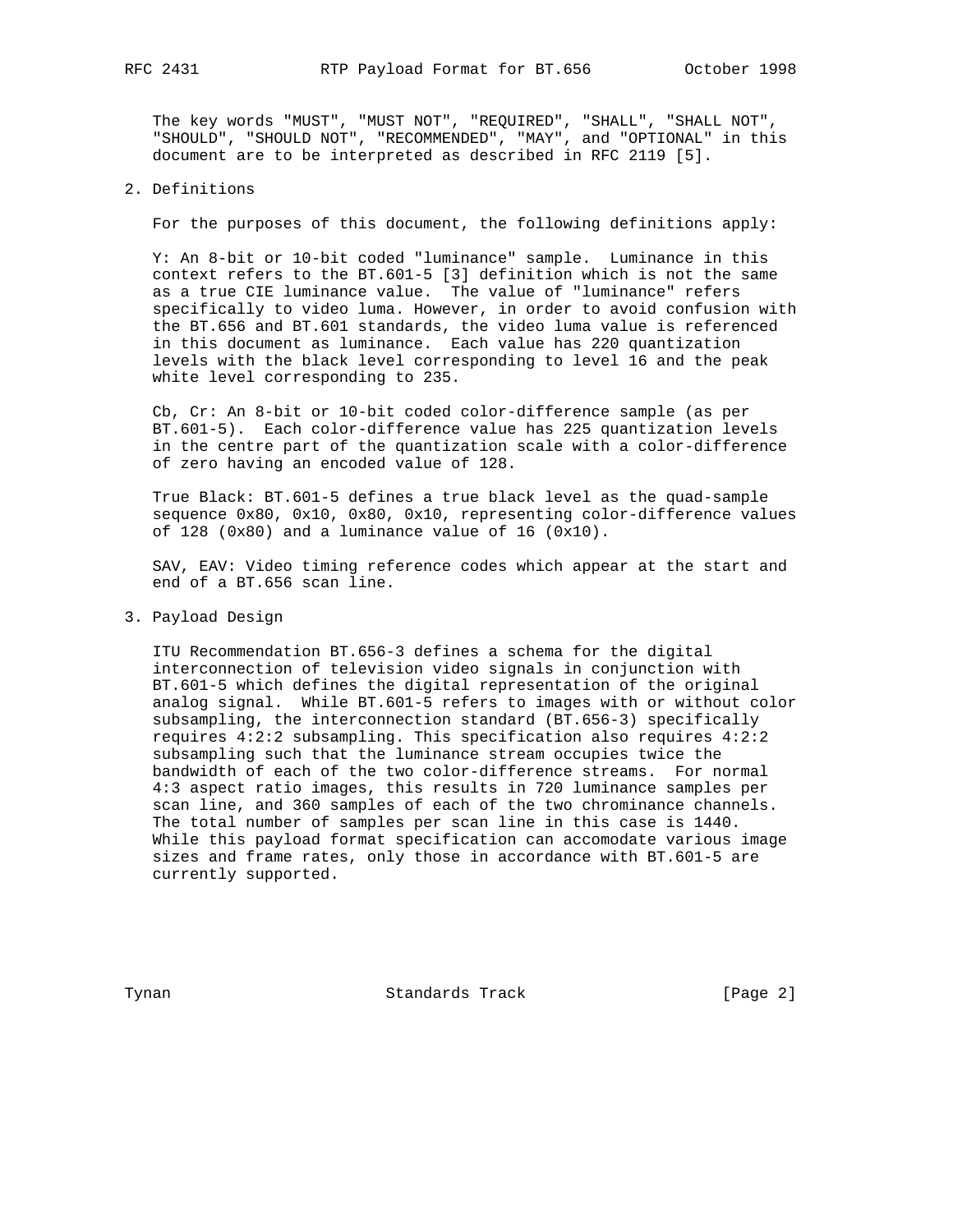Due to the lack of any form of video compression within the payload and sampling-rate compliance with BT.601-5, the resultant video stream can be considered "studio quality". However, such a stream can require approximately 20 megabytes per second of network bandwidth. In order to maximize packet size within a given MTU, and to optimize scan line decoding, each video scan line is encoded within one or more RTP packets.

 To allow for scan line synchronization, each packet includes certain flag bits (as defined in BT.656-3) and a unique scan line number. The SAV and EAV timing reference codes are removed. Furthermore, no line blanking samples are included, so no ancillary data can be included in the line blanking period. It is the responsibility of the receiver to generate the timing reference codes, and to insert the correct number of line blanking samples.

 Similarly, there is no requirement that the frame blanking samples be provided. However, it is possible to include frame blanking samples if such samples contain relevant information, such as a vertical interlace time code (VITC), or teletext data. In the absence of frame blanking samples, the receiver MUST generate true black levels as defined above, to complete the correct number of scan lines per field. If frame blanking samples are provided, they MUST be copied without modification into the resultant BT.656-3 stream.

 Scan lines MUST be sent in sequential order. Error concealment for missing scan lines or fragments of scan lines is at the discretion of the receiver.

 Both 8-bit and 10-bit quantization types as defined by BT.601-5 are supported. 10-bit samples are considered to have two extra bits of fixed-point precision such that a binary value of 10111110.11 represents a sample value of 190.75. Using 8-bit quantization, this would give a sample value of 190. An application receiving 8-bit samples for a 10-bit device MUST consider the sample as reflecting the most-significant 8 bits. The two least-significant bits SHOULD be set to zero. Similarly, an application sending 8-bit samples from a 10-bit device MUST drop the two least-significant bits. For a 10 bit quantization payload, each pair of samples MUST be encoded into a 40-bit word (five octets) prior to transmission, as specified in Section 6.

 To allow for scan lines with octet lengths larger than the path maximum transmission unit (MTU), a scan offset field is included in the packet header. Applications SHOULD attempt path MTU discovery [6] and fragment scan lines into multiple packets no larger than the MTU.

Tynan **Standards Track** [Page 3]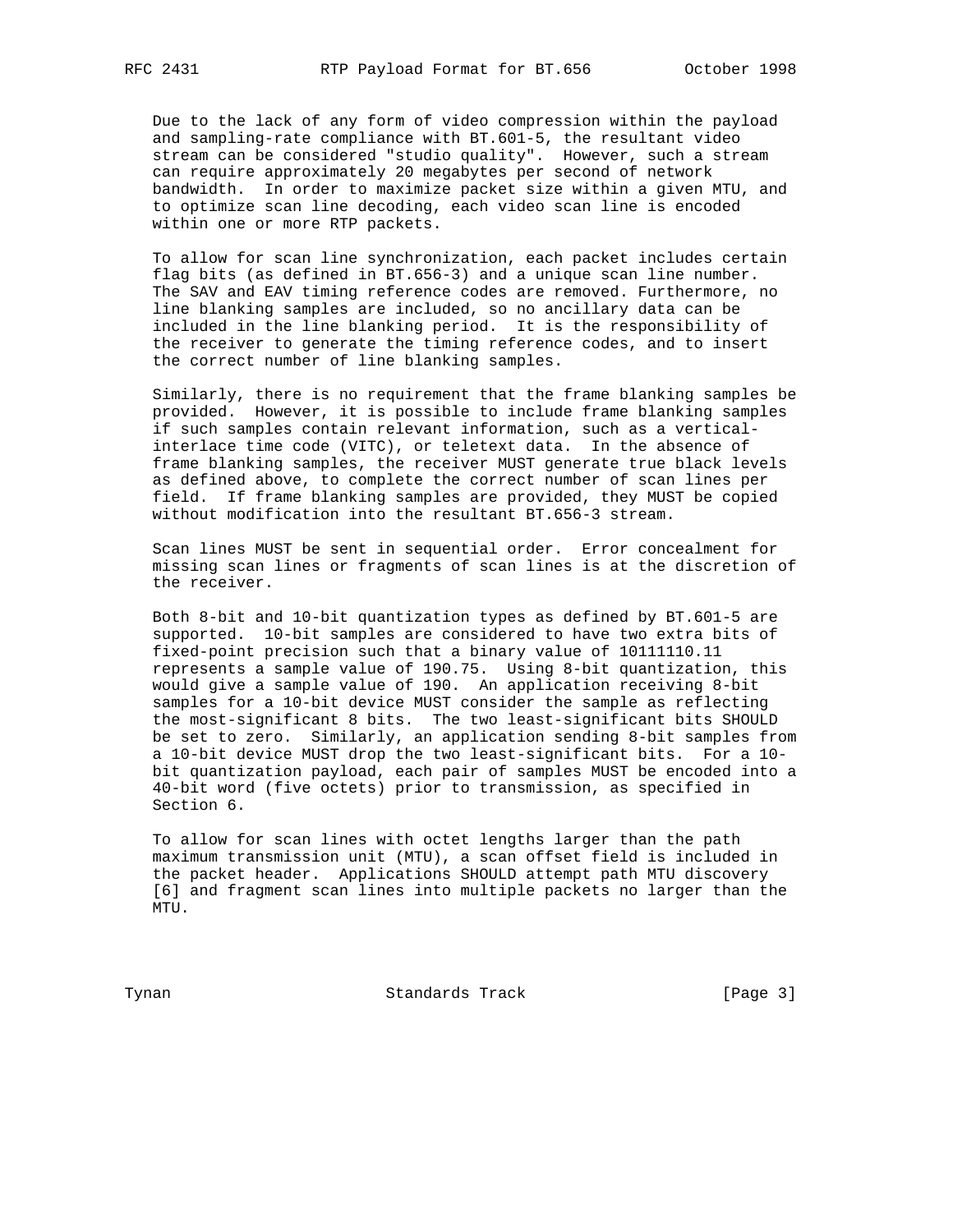Fragmentation MUST occur on a sample-pair boundary, such that the chrominance and luminance values are not split across packets. For 8-bit quantization this gives a four-octet alignment, and a five octet alignment for 10-bit quantization. As a result, the scan offset refers not to the byte offset within the payload, but the sample-pair offset.

4. Usage of RTP

 Due to the unreliable nature of the RTP protocol, and the lack of an orderly delivery mechanism, each packet contains enough information to form a single scan line without reference to prior scan lines or prior frames. In addition to the RTP header, a fixed length payload header is included in each packet. This header is four octets in length.

|         | 0 1 2 3 4 5 6 7 8 9 0 1 2 3 4 5 6 7 8 9 0 1 2 3 4 5 6 7 8 9 |            |  |  |  |  |  |  |  |
|---------|-------------------------------------------------------------|------------|--|--|--|--|--|--|--|
|         |                                                             |            |  |  |  |  |  |  |  |
|         |                                                             | RTP Header |  |  |  |  |  |  |  |
|         |                                                             |            |  |  |  |  |  |  |  |
|         | Payload Header                                              |            |  |  |  |  |  |  |  |
| $+-$    |                                                             |            |  |  |  |  |  |  |  |
|         | Payload Data                                                |            |  |  |  |  |  |  |  |
|         |                                                             |            |  |  |  |  |  |  |  |
|         |                                                             |            |  |  |  |  |  |  |  |
| $+ - +$ |                                                             |            |  |  |  |  |  |  |  |

### 4.1. RTP Header usage

 Each RTP packet starts with a fixed RTP header. The following fields of the RTP fixed header are used for BT.656-3 encapsulation:

 Marker bit (M): The Marker bit of the RTP header is set to 1 for the last packet of a frame (or the last fragment of the last scan line if fragmented), and set to 0 on all other packets.

 Payload Type (PT): The Payload Type indicates the use of the payload format defined in this document. A profile MAY assign a payload type value for this format either statically or dynamically as described in RFC 1890 [4].

 Timestamp: The RTP Timestamp encodes the sampling instant of the video frame currently being rendered. All scan line packets within the same frame will have the same timestamp. The timestamp SHOULD refer to the 'Ov' field synchronization point of the first field. For the payload format defined by this document, the RTP timestamp is based on a 90kHz clock.

Tynan **Standards Track** [Page 4]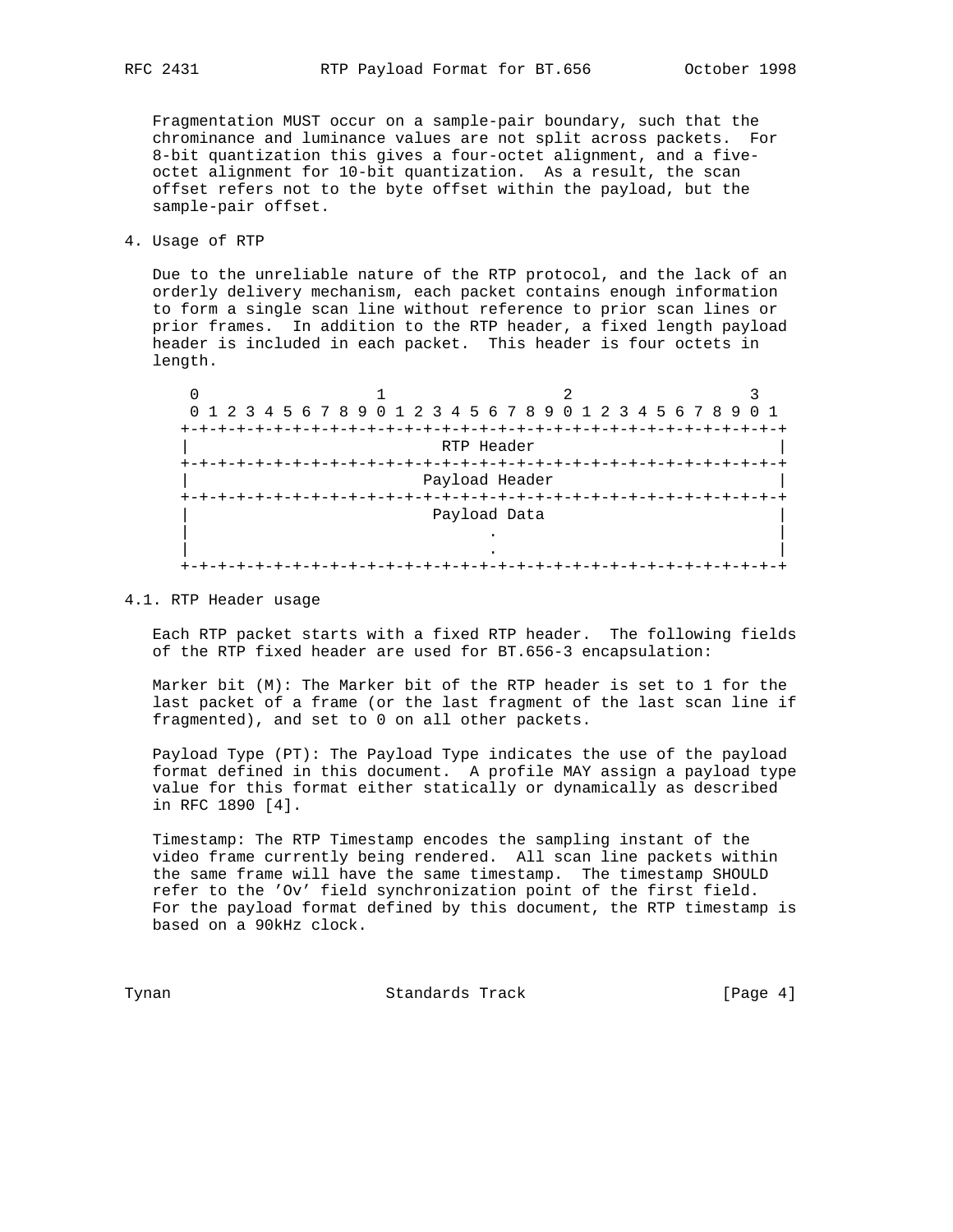# 5. Payload Header

 The payload header is a fixed four-octet header broken down as follows:

0  $1$  2 3 0 1 2 3 4 5 6 7 8 9 0 1 2 3 4 5 6 7 8 9 0 1 2 3 4 5 6 7 8 9 0 1 +-+-+-+-+-+-+-+-+-+-+-+-+-+-+-+-+-+-+-+-+-+-+-+-+-+-+-+-+-+-+-+-+  $|F|V|$  Type  $|P|Z|$  Scan Line (SL) | Scan Offset (SO) | +-+-+-+-+-+-+-+-+-+-+-+-+-+-+-+-+-+-+-+-+-+-+-+-+-+-+-+-+-+-+-+-+

### F: 1 bit

 When 0, indicates the first field of a frame (line 4 through 265 inclusive for Type=0 or 2, and line 1 through 312 inclusive for Type=1 or 3). Any other scan line is considered a component of the second field, and the F bit will be set to 1. This bit is copied directly from the BT.656-compliant stream by the transmitter, and inserted into the stream by the receiver.

#### V: 1 bit

 When 1, indicates that the scan line is part of the vertical interval. Should always be 0 unless frame blanking data is sent. In which case, the V bit SHOULD be set to 1 for scan lines which do not form an integral part of the image. This bit is copied directly from the BT.656-compliant stream by the transmitter, and inserted into the stream by the receiver. For receivers which do not receive scan lines during the vertical interval, BT.656 vertical interval data MUST be generated by repeating the quad-sample sequence 0x80, 0x10, 0x80, 0x10, representing a true black level.

 Type: 4 bits This field indicates the type of frame encoding within the payload. It MUST remain unchanged for all scan lines within the same frame. Currently only four types of encoding are defined. These are as follows;

- 0 NTSC (13.5MHz sample rate; 720 samples per line; 60 fields per second; 525 lines per frame)
- 1 PAL (13.5MHz sample rate; 720 samples per line; 50 fields per second; 625 lines per frame)
- 2 High Definition NTSC (18MHz sample rate; 1144 samples per line; 60 fields per second; 525 lines per frame)
- 3 High Definition PAL (18MHz sample rate; 1152 samples per line; 50 fields per second; 625 lines per frame)

Tynan Standards Track [Page 5]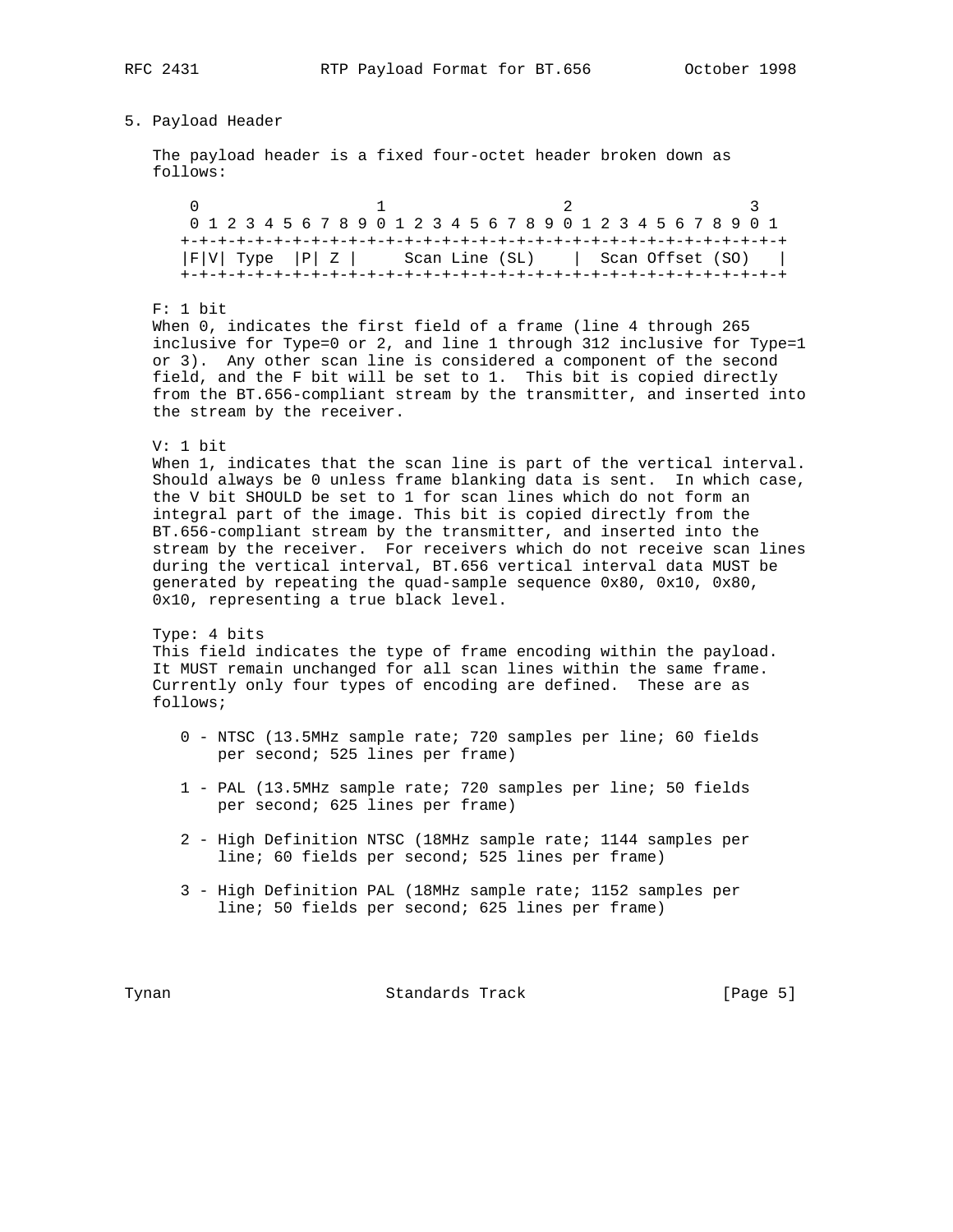RFC 2431 RTP Payload Format for BT.656 October 1998

 Further encodings can only be defined through the Internet Assigned Numbers Authority (IANA). For more information refer to Section 8, "IANA Considerations".

 P: 1 bit Indicates the required sample quantization size. When 0, the payload is comprised of 8-bit samples. Otherwise, it carries 10-bit samples. This bit MUST remain unchanged for all scan lines within the same frame.

 Z: 2 bits Reserved for future use. Must be set to zero by the transmitter and ignored by the receiver.

 Scan Line (SL): 12 bits Indicates the scan line encapsulated in the payload. Valid values range from 1 through 625 inclusive. If no frame blanking data is being transmitted, only scan lines 23 through 310 inclusive, and lines 336 through 623 inclusive SHOULD be sent in the case of Type=1 or 3. For 525/60 encoding (Type=0 or 2), scan lines 10 through 263 inclusive and lines 273 through 525 SHOULD be transmitted.

 If a receiver is generating a BT.656-3 data stream directly from this packet, the F and V bits MUST be copied from the header rather than being generated implicitly from the scan line number. In the event of a conflict, the F and V bits have precedence.

#### Scan Offset (SO): 11 bits

 Indicates the offset within the scan line for application-level fragmentation. After doing PMTU discovery, if the path MTU is less than the required size for one complete scan line, the data SHOULD be fragmented such that a given RTP packet does not exceed the allowable MTU. The offset for the first packet of a scan line MUST be set to zero. The scan offset refers to the sample-pair offset within the scan such that for a scan line width of 720, the maximum scan offset is 359.

6. Payload Format

 In keeping with the 4:2:2 color subsampling of BT.656 and BT.601, each pair of color-difference samples will be intermixed with two luminance samples. As per BT.656, the format for transmission SHALL be Cb, Y, Cr, Y. The following is a representation of a 720 sample packet with 8-bit quantization:

Tynan **Standards Track** [Page 6]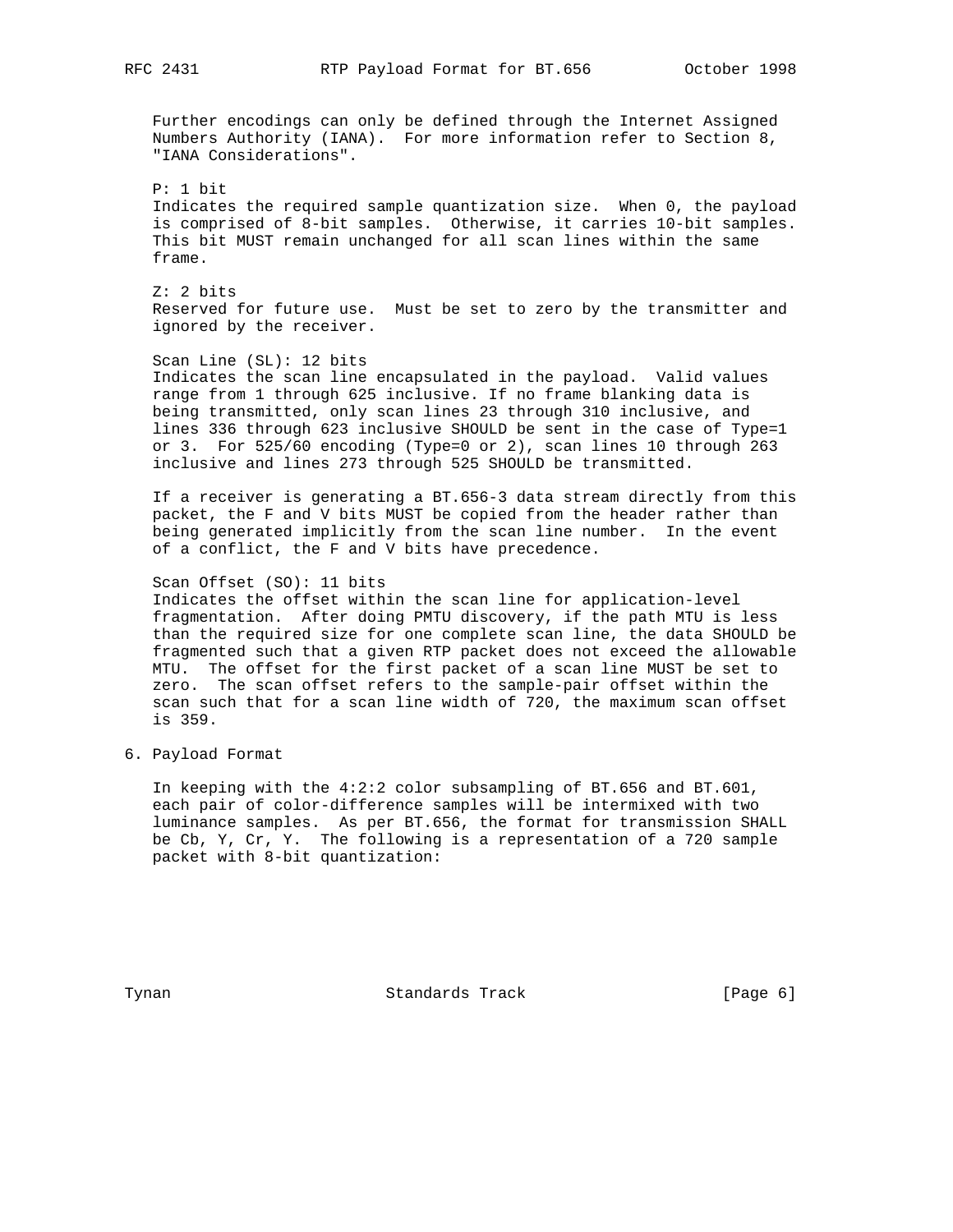

 1144 and 1152 sample packets SHOULD increase the packet size accordingly while maintaining the sample order.

 For 10-bit quantization, each group of four samples MUST be encoded into a 40-bit word (five octets) prior to transmission. The sample order is identical to that for 8-bit quantization. The following is a representation of a 720 sample packet with 10-bit quantization:

|                                       |          |      |   |       | 0 2 4 6 8 0 2 4 6 8 0 2 4 6 8 0 2 4 6 8 |
|---------------------------------------|----------|------|---|-------|-----------------------------------------|
|                                       | Cb0      | Y0   |   | Cr0   | Υ1                                      |
|                                       | Cb1      | Y2   |   | Cr1   | Y3                                      |
|                                       |          |      |   |       |                                         |
|                                       |          |      |   |       |                                         |
|                                       | Cb359    | Y718 |   | Cr359 | Y719                                    |
| (Note that the word width is 40 bits) |          |      |   |       |                                         |
| Octets:                               | $\Omega$ | 1    | 2 | 3     | 4                                       |

 The octets shown in these diagrams are transmitted in network byte order, that is, left-to-right as shown.

Tynan **Standards Track** [Page 7]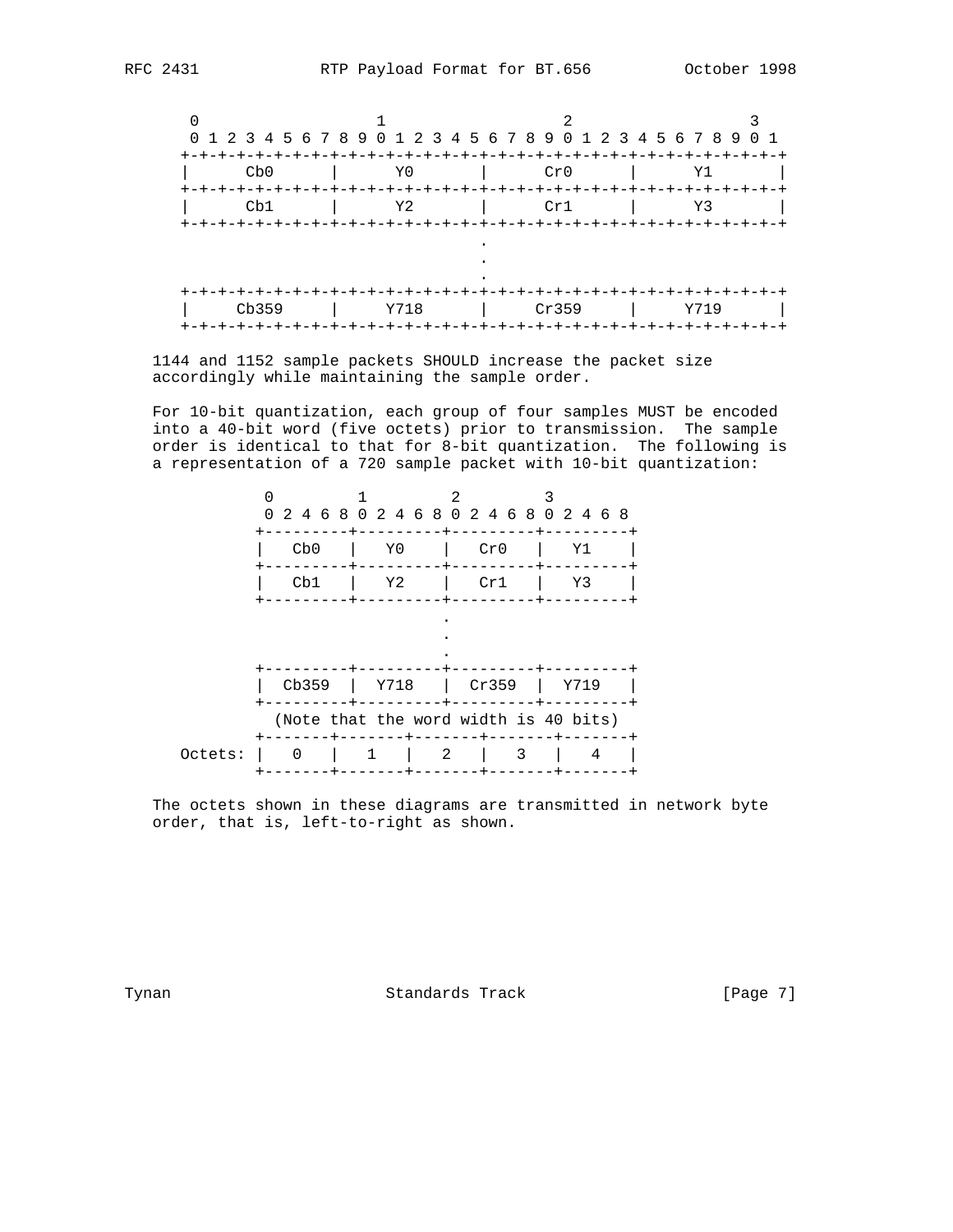#### 7. Security Considerations

 RTP packets using the payload format defined in this specification are subject to the security considerations discussed in the RTP specification [1]. This implies that confidentiality of the media streams is achieved by encryption. Because the payload format is arranged end-to-end, encryption MAY be performed after encapsulation so there is no conflict between the two operations.

 This payload type does not exhibit any significant non-uniformity in the receiver side computational complexity for packet processing to cause a potential denial-of-service threat.

# 8. IANA Considerations

 The four encoding types defined by this document relate to specific schema defined by ITU-R Recommendation BT.656-3. Future revisions of the recommendation may create further encoding types which need to be supported over RTP. The "Type" field is four bits wide allowing for a total of up to sixteen possible encodings, with twelve currently reserved for future use. Due to the small number of possible encodings and given that it is very unlikely that future revisions of BT.656 will introduce any new schema, requests to extend the Type field MUST be vetted by the Internet Assigned Numbers Authority. Furthermore, implementors SHOULD check the IANA repository for new definitions of the Type field in order to comply with this document.

 Applications for a new Type value MUST be submitted to the IANA and include the requestors name and contact information, the reason for requesting a new Type and references to appropriate standards, such as an updated version of ITU-R Recommendation BT.656. Furthermore, in the unlikely event that the new Type will lessen the security of a compliant implementation, such security risk MUST be detailed in the application. The application will be reviewed by a Designated Expert and if appropriate, a new Type will be assigned. This type will be listed in the IANA repository for future implementations.

Tynan **Standards Track** [Page 8]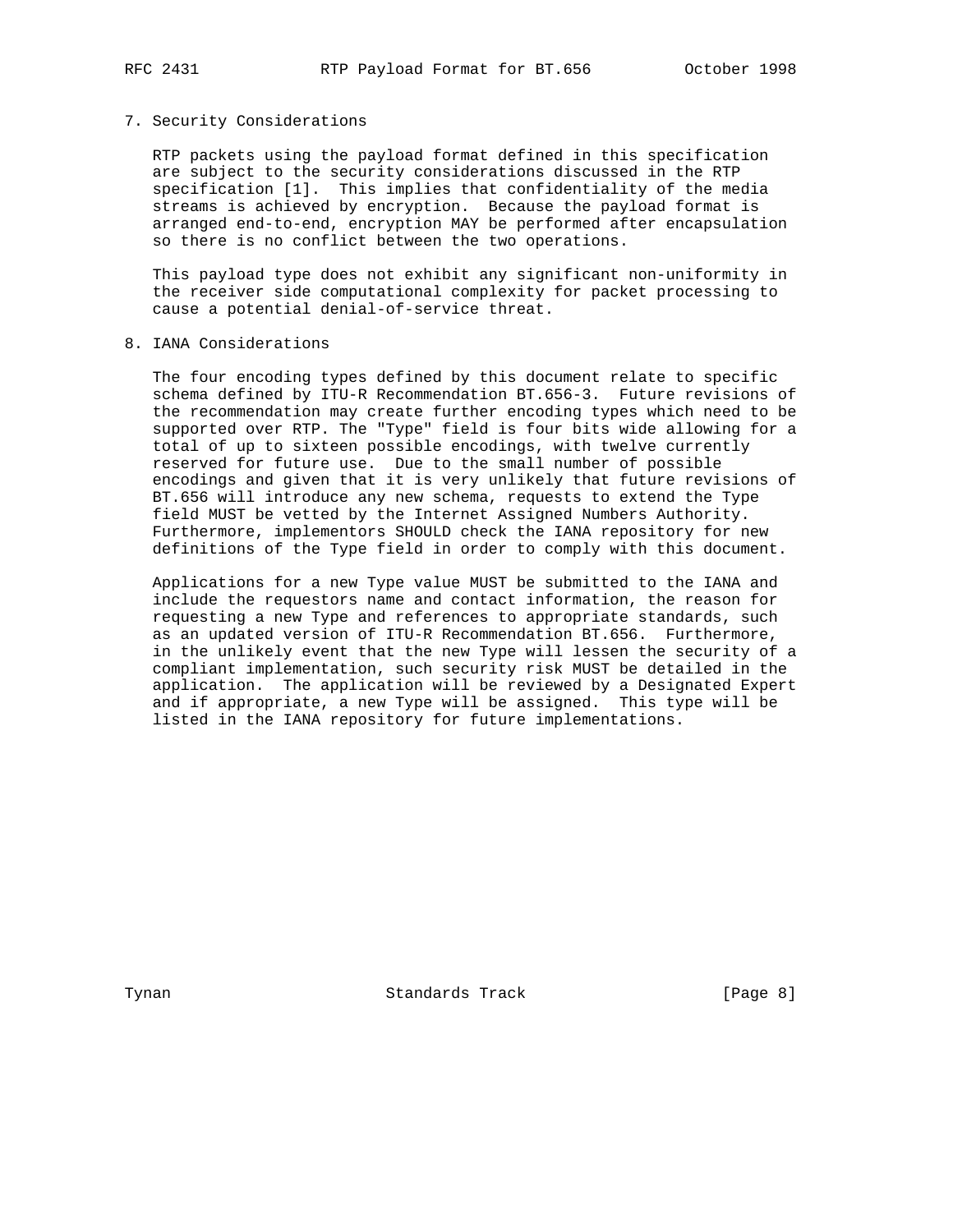# 9. References

- [1] Schulzrinne, H., Casner, S., Frederick, R., and V. Jacobson, "RTP: A Transport Protocol for Real-Time Applications", RFC 1889, January 1996.
- [2] Interfaces for Digital Component Video Signals in 525-Line and 625-Line Television Systems operating at the 4:2:2 Level of Recommendation ITU-R BT.601 (Part A), ITU-R Recommendation BT.656-3, 1995.
- [3] Studio Encoding Parameters of Digital Television for Standard 4:3 and Wide-Screen 16:9 Aspect Ratios, ITU-R Recommendation BT.601-5, 1995.
- [4] Schulzrinne, H., "RTP Profile for Audio and Video Conference with Minimal Control", RFC 1890, January 1996.
- [5] Bradner, S., "Key words for use in RFCs to Indicate Requirement Levels", BCP 14, RFC 2119, March 1997.
- [6] Mogul, J., and S. Deering, "Path MTU Discovery", RFC 1191, November 1990.
- 10. Author's Address

 Dermot Tynan Claddagh Films Limited 3 White Oaks Clybaun Road Galway Ireland

 EMail: dtynan@claddagh.ie Phone: +353 91 529944

Tynan **Standards Track** [Page 9]